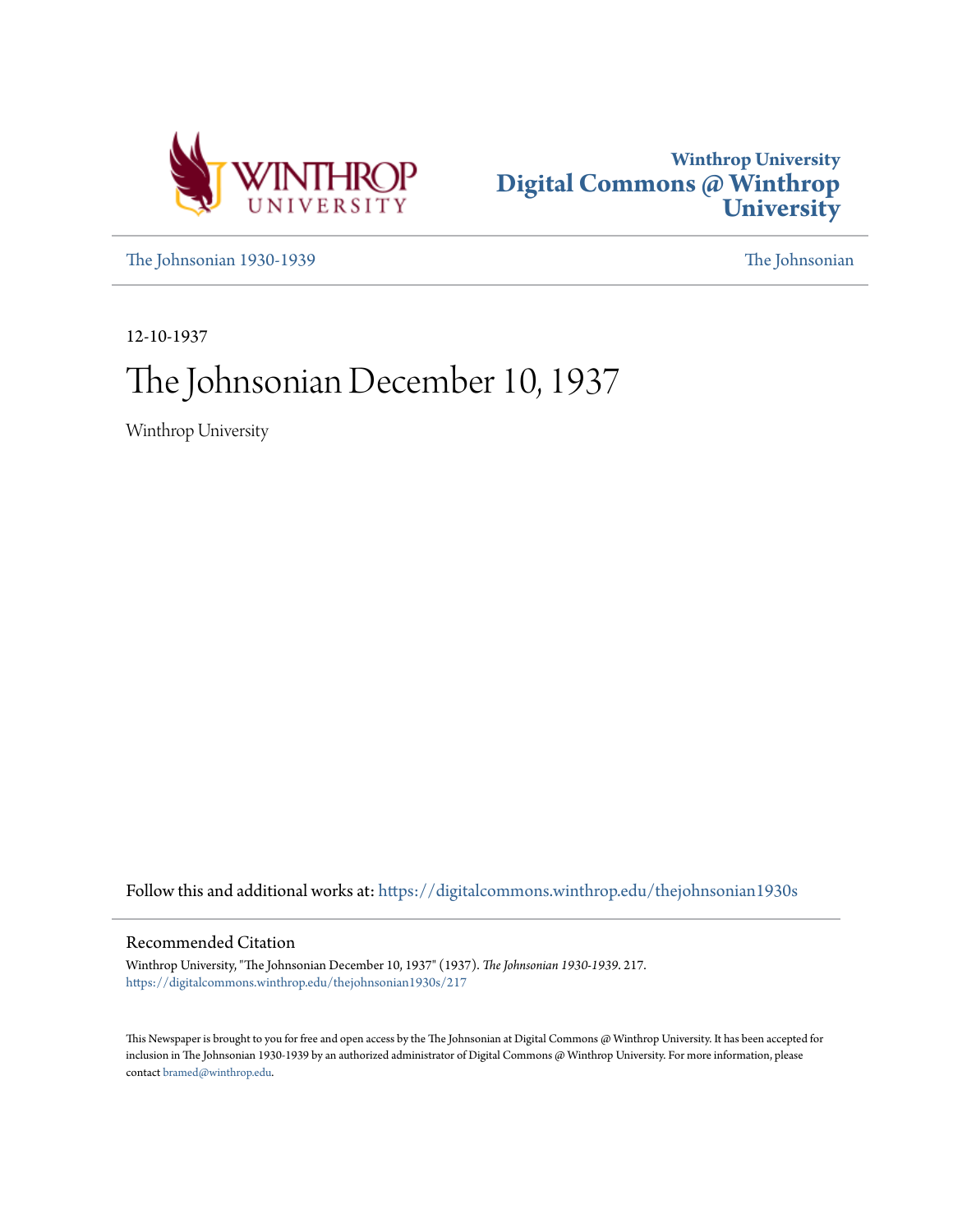

forenaio tourn the entire South. Our congr everyone connected with the

sent. It was what is known

tournament. It was what is known will be presented by the Y on the same<br>of the same will be a more than a "more than the space is the same of<br> $\mathcal{D}$ . In this space look, the space book will be spacely and full<br>this scal

are comfortable, the lighting choir, Lily Bailes; and Ba

Honorary

Memberships Are

Conferred Upon 9

good, it is always warm, and the Hettle Superce and quiet are cuparb.  $\begin{tabular}{ll} \hline \multicolumn{3}{c}{\textbf{...}} \multicolumn{3}{c}{\textbf{...}} \multicolumn{3}{c}{\textbf{...}} \multicolumn{3}{c}{\textbf{...}} \multicolumn{3}{c}{\textbf{...}} \multicolumn{3}{c}{\textbf{...}} \multicolumn{3}{c}{\textbf{...}} \multicolumn{3}{c}{\textbf{...}} \multicolumn{3}{c}{\textbf{...}} \multicolumn{3}{c}{\textbf{...}} \multicolumn{3}{c}{\textbf{...}} \multicolumn{3}{c}{\textbf{...}} \multicolumn{3}{c}{\textbf{...}} \multicolumn{3}{c}{\textbf{...$ eace and<br>The tem use performance. Costuming will be<br>done by a committee under the<br>chairmanship of Katrina Pardue. out. If the debt

and you need a good place to study. Strawberry Leaf but, please don't usu rous<br>mo the pe **Issues Bids** To 11 Students

ta Claus came to the camp the cause of the campus<br>it Friday night with a band and<br>the trimmings. About 7:15 the<br>American Legion Class drum and bugle cot

when these most and higher appear of the same of the same of the same of the same of the same of the same of the same of the same of the same of the same of the same of the same of the same of the same of the same of the

conserved used certainty were to conserve the conserved by the<br>one imaging the fit has a server in Homonary members one conference<br>throughout the South have carried gared as a token of approximation<br>throughout carried to nonorary memography<br>Ierred as a token of app<br>to persons who have a<br>Strawberry Leaf. diy we have been getting ex-

Water Colors fly Litales<br>Displayes' In Art Studie

tra time on the two<br>radio stations. **Art Exhibit Here** We hope the more people to of us, the better they will like

your information time is a

Society of Independent Arts, and<br>his works have been shown in sev-<br>eral group exhibitions in the East, tuenty days of a until final exams, and fiftee ays until Christmas.

Mora

of David ollege will speak at vest<br>uy might at 6:30 in John

**Author Of Pageant** "A Christmas Mystery Play,"<br>written by Miss Exther Swenson,<br>written bostom of McLaurin hall,

Ass't Announcers written by Miss Esther St<br>teacher-hostess of McLaurk<br>will be presented by the<br>Wednesday at 6:30 in Mair

**CASE CALIBRO-MEGA CONTROL**<br>CONSTANT TO CONTROL CONTROL CONTROL CONTROL WAS USED TO WORK THE WORK CONTROL CONTROL CONTROL CONTROL CONTROL CONTROL CONTROL CONTROL CONTROL CONTROL CONTROL CONTROL CONTROL CONTROL CONTROL CONT

eros, junior freenalite. will consider the all and monetaristic.<br>Cut of the all anno competed in the<br>time is very said Monday, 71 was chosen for a second hearing. Nineteen<br>contested Wednesday, and out of the<br>six selected f

Dr. Walter B. Roberts, chairman of the commution of Win-<br>throp's broadcasts, presided over the try-outs. The judges were Prof. Ray<br>for the try-outs. The judges were Prof. Ray<br>A. Purr, Dr. Hampton Jarrell, Dr. Donnis Martin Rebecca Barr, chairman of Y spe

ommittee, is di<br>lee. Costuming Mima.<br>On Tuesday, a Christmas play and

On Tuesday, a Christman play and Contributed by a Christman mutch with the presented.<br>
Dr. W .B. Roberts, bead of the music department, is in charge of<br>
the music, and Miss Frorence Minus,<br>
assistant professor of spokes Th

**Noel Elected Officer** 

"Hobby Is a Safety Valve," Says Dr. Paul M. Wheeler

**Association** Senior physical adu ation maj

**TOURS SCHOOLS** 

**Will Attend State** 

**Physical Education** 

OF UPPER S.C.

senior payment and all members of the physic<br>cluention staff except Miss Mau<br>Causey, who with Dr. Vogt plans<br>inin her collesque: this afternoo shows of Spartanharg, Governmite,

 $\begin{array}{lllllll} \texttt{A}_{\texttt{MIE}} & \texttt{int}_{\texttt{MIE}} & \texttt{action} & \texttt{total} & \texttt{total} \\ \texttt{A}_{\texttt{MIE}} & \texttt{out}_{\texttt{MIE}} & \texttt{on} & \texttt{control} & \texttt{in} \end{array} \begin{array}{lllllllllllllllllllll} \texttt{WID} & \textbf{Two First} \end{array}$ streen when the state of the state of the state of the state of the state Physical Education association being

tent use su-sur reason or the new setting Physical Education association being<br>held tomorrow.<br>Miss Julia Poss edits the build-time<br>published by the State Physical Education association, and Miss Lil-<br>lian Wellner is servin

urer of the orga Alice H ten will take part on to norrow's program

## RE Emily Harrison Has **Poems Published**

(Continued on Page Three)

Next Week at Winthrop DECEMBER 11-11  $\begin{array}{c} \text{Satwday} \\ 2:00 - Y \text{ and classes decay} \\ \text{on ball.} \\ 7:20 - \text{Picture above, Adam} \end{array}$ show, Main b Sunday<br>2:00-Coffee for seniors, Joh 6:30-Vespera, Johnson hall. 130-Venpera, Johnson Mill, 1974<br>
12:30-Deins Sigman Chi pith al<br>
12:30-Deins, Johnson hall,<br>
160-Modern Dance c' b, gym.<br>
130-Bras Beins Esta metting,<br>
1330-Bras Beins Estatus Bambin<br>
Johnson hall,<br>
1330-Bras Beins Sambin<br>

Jonman Hotel<br>Tuesday<br>1:30-Morning Watch<br>6:00-Broadcast from<br>4:00-d:00-Handieraft son hall.<br>4:30-Swinun nuning club, gym

4:30-Swimming calls, gym.<br>5:00-Y Cabinet, Johnson he<br>6:30-Organ music, Miss

: Mein auditorium.<br>610-Juling and Hiking club, gym<br>910-M. A. S. meeting.<br>910-Sender Order mechag.<br>910-Meine Welenday Watel<br>7:39-Mormberg Watel and<br>501-Newlo recital. Music hall.<br>4:39--Freshman Debater' league.<br>4:30--Freshm 4:00-Nusio rechae, march league, hand a strain league, hand a strain league, and the strain league, control and the strain strain and the strain strain and the strain strain and the strain strain strain strain strain strai

ball.

4:00-6:00-Haconeratt cass, Jonn-<br>
son hall.<br>
4:08-Sec. Ed. club party, Mr. and<br>
Mrs. Magginia.



**GEN. CHARLES P. SUMMERALL** end of South Carolina's<br>wint " who spoke to the si

**Winthrop Girls** 

Two Winthrop students. Minimizer of Manning, and Nora Migan of Rodges, wen the Dizte channel for the women a division detailed the theory of the moment division of the moment of the state point of the state point of the st energe.<br>
The play was written by Dr. Don-<br>
The play was written by Mrs. E<br>
1. Terry, Missic, provided by Mrs.<br>
1. Terry, Missic, provided by Man, Str.<br>
Schedungen, helps to give the engineer of the engineer of Rome at the<br> ey held on Winth last Tou rsday, Friday, and

**PHI U INITIATES FIVE PLEDGES:** 

**POR BO COL:** HAS BANQUET

Five home crossmals students condition the condition of the lattice of the condition of the conditional of the original state of the condition of the students of the condition of the condition of the condition of the meth The initiation ba anw Janpe

**PRESENT PLAY** 

**MONDAY NIGHT** 

87. D

to be five easy<br>The puts in a game<br>the suith the -

Dr. Martin, Author<br>Of Christmas Drama

er 13, at 6:30 in

Saturday night at 7 o'clook **Results: Five Dine** 

Lone, Lorn, Laxy **Fowl Meets Fate** 

ally prays for something exciting to live are not free last, the travels all over [ity.<br>
last prays that one givis illevants in link of the same spiritual control and the set of the same spiritual angle sets in the contro

**Announces Second Semester Teachers** 

Excavation Contract **Include Sixty-**Awarded Pied **Nine Students** Construction Co.

nt teaching assignment ing School for ord by Supt. O. M.<br>Tuesday with the axannounced<br>ell last Tue

Lattle

suppropriation for an auditorium and<br>home economics building was assured Tuesday when the act authoris-<br>ing the issueme of certificates of<br>ing the issueme of certificates of<br>indebiedness in ception of cor They are as follows: Einderga TI Santa Rambino" (The Hoy 100 is fittance a building program (12,300). Child, a favulty play which was lettering in Both Caroline of higher program (Child), a favulty play which was lettering in Both Caroline was determi th McDou ell: first a George e Lees Dantzler, Virgin<br>r. Ruth Lloyd Williams, O Urway<br>Prottor, Ruth Lloyu<br>nella DesChamps, Dorothea I<br>second grade: Ann Eing, Li<br>Potta, Rallie Bus Puller, Sara<br>brotek, Elizie Dantzler, Nell

> **Marga** THE AP

Payre Hi

Frances Coines,

Phelps In Chicago

Meet Held Last Week President Shelton Phelps at

mule et

 $\overline{a}$ 

Pro

Margaret Armstrong,<br>Lillian Rast, Juanita Casque<br>Crowder; fifth grade: Eubani<br>- Ruth Adams, Susie An

 $r. 16h$ 

Crace Lott: h

т.

per, Bara

In. Dorts Tyler

cance.<br>
Tellowing the filling of the opin-<br>
len, E. P. Miller, state treasurer, said<br>
the bonds would be advertised for<br>
"Work for the a statefully as possible.<br>
"Work for the a statefully and Int grade: Elisabeth Addison<br>Nicaolaon, Ruth Kirven, Vir<br>Pare Wright, Ann Thompson<br>Aret Thompson, Halen Davis<br>- Ferrell, Dorothy Reid, Vir<br>-ampbell, Mary O'Dell; fourth  $\frac{2h}{1}$ 

יותו של המסור של המסור השל המסור המסור המסור<br>המשפח המסור המסור המסור המסור המסור המסור המסור המסור המסור המסור המסור המסור המסור המסור המסור המסור המסור ה<br>המסור המסור המסור המסור המסור המסור המסור המסור המסור המסור המסור conservatory building has al- dinia 

throp college's \$350,000

The selectron, errors in Le lot. Conce Lillian Rast, Juantia Cenemics.<br>The stillar product that product constant in the product Enhance. However, if<br>there are the selectron of the selectron and a selectron of the selectro

capacity of 1,500.<br>The contract for se ecor the home e<br>vill also ho

heen let. The<br>Ill be located ! th Joynes hall, di ctly op-Sara Belle Bru

and facing Kinard hall. The generi ral building contr

## P.K.D., National Forensic Group, **Issues Bids to 5**

**Announce Members During Tournament** 

**National Home Ec.**<br>Fraternity Takes In<br>New Members Five Winthrop students received role fraternity, during the Diste Potensic tournam Porensic tournament on the campus

1881 anomony, where  $\frac{1}{2}$  is resident shorter and the Circular Scheme and The mean means are: Looking the Circular Contenents of 180 and the Margaret Growts, senior of Davis in the Stevens hotel in Circular in the lin

**Visiting Musician Acted** 

# With Cantor in "Whoopee"

Re's done everything from play-jwhen, along with the financial comes<br>ing college foothall at Washington practe in 1973, the musical comes<br>distorted college is acting with Finder [] which he was playing. cloped<br>hanter in th Bunday afterments, on easy and college football at Washington | parts in 1973, the music contains and the parts of the music of the state of the state of the base publishes of the best publishes of the best publishes of t

and to attempt<br>the might. The minimum the same way as the years in the star in the Markov<br>Attack of the Holy Land the same of the minimum counter of the person on<br>an electron of the star of the star of the star of the sta



 $"$  be con  $we$   $AD$   $OE$ 

species. The three points in the according to fact the chairman of the recent point. It couldn't me you at first, if we are is isolated in the special distinguished in the special distinguished in the special distinguishe

As Society of Independent Arts. And 1990 is a building in his new comparison between how the weaker accounts of the second Man and the second Man and the second Man and the second Man and the second Man and the second Man

mysterious with its row<br>threat and switch the corner we soon forget our<br>lusionment. Almost immediate<br>returned, with explanations.<br>"It was, it still is, onloca," be<br>leased. "I'm very fond of them<br>night I just had to have an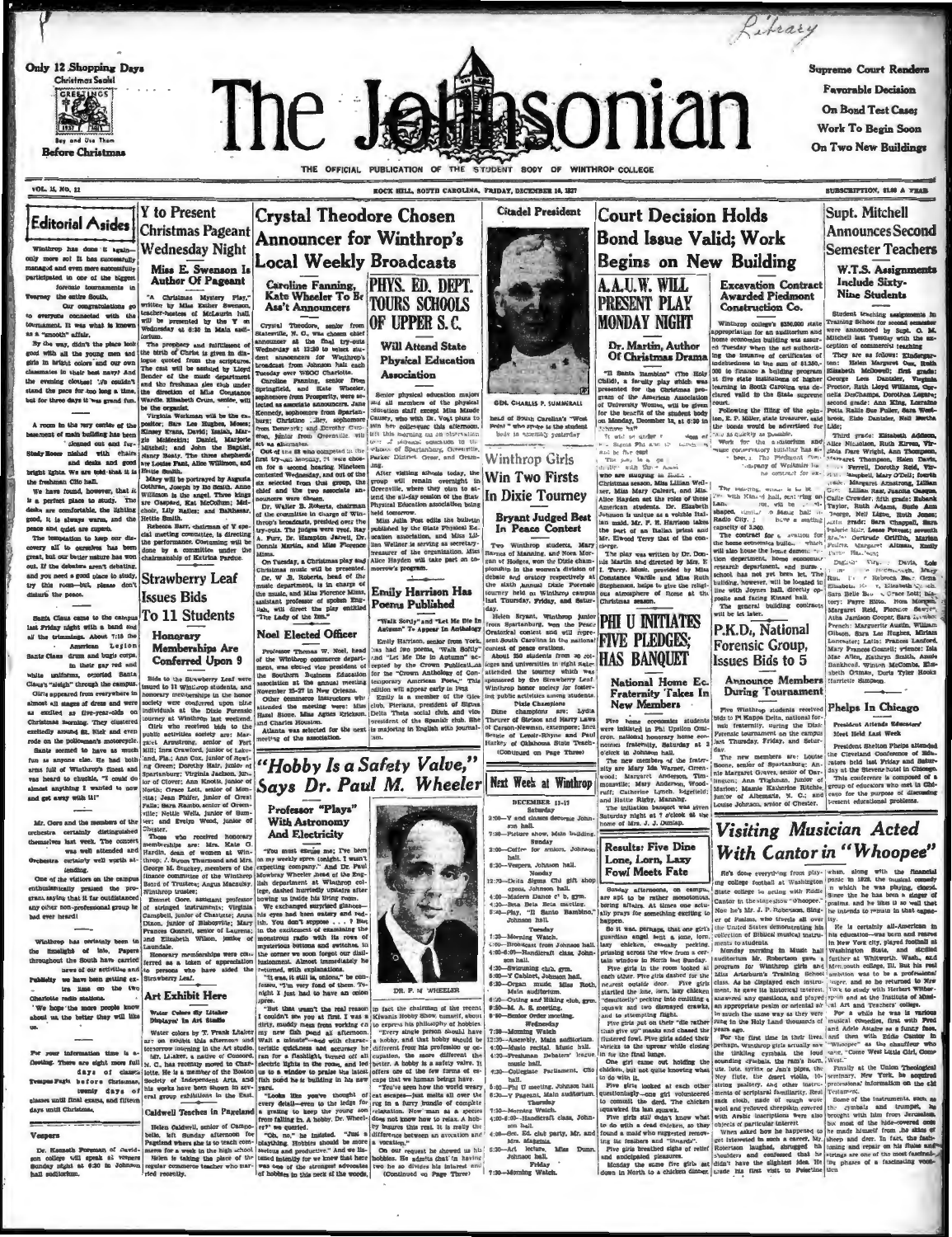Winthrop Day By Day



I am affilieted with insemine, incidentally and indefinite-<br>by. For the first time in my life I had to walt for break-<br>fast. Cit's abways vice versa.) To a class then, and to<br>Johnson hall to a Model league harangue. To lun every meal-but, the food remained the same.  $\overline{\mathbf{A}}$ noon apent in walking-or rather striding. (It was

Ainermora menti in welling-or rather aristic and the condition of the steps<br>and to strail.) Napped for two hours. Then, to hast repart of day-back at my original place of esting. The<br>food still remained the same. Late to s sehow, and for some reason, my days are much too<br>attul. Methinks Tm a rather frusal soul.

Elisabeth Sanxay Holding's new movthe of a Ca ei "Eo isme of McCall's.

sane of securities.<br>
Faiter from Trench": When a man is habitually cross<br>
is breakfast-lime, it may mean that his liver is a little<br>
hard' suggests a physician." (And what about his egg?)<br>
Thoughts While Freezing: I have a dictating letters to my roommate's boy friends. . . . It strikes me that Libby Byrd should feel another sons

of on. . . Santa Claus did come Friday night-but will be come again three weeks hence?-There was a<br>band and an orchestra concert on the same night....<br>All needed to complete the variety would be Benny Only one table out of the multitude in the dining ro

whiff of ye ole Christmas spirit. . . . Appropriate among for the Winthrop debaters would be: "M Work II You Can Oet It."... Some propis think the stormentioned Christmas spirit is taken through the mouth... They, therefore, naturally have an extremely heaven may not reach that a superhip happy New Year-with after ta, of course.

lexi illusion: A visitor from Finland thinks<br>is an intangible "something" about the pest  $\alpha$ on. (The fag, no doubt.)

News About Books

Prophecy<br>Jureling the Puture<br>Agen 26, a Piay About John Eeste

Eakimo<br>.Richard Halliburton's Book of Marvels

..Runaway<br>...The Ferois Age of Science<br>...The Fractical Value of Birds<br>...Dawn of a New Day<br>...OOO Porestry<br>...Mark Antony<br>...The Eneroy Within

The World and Man as fle

-<br>-...Fine Book of Mirals<br>....Mins is the Kingdom<br>....A London Reverle<br>....A London Reverle<br>....Man's Control of Ela Tavironment

Forms<br>
The Story of Libraries and Book Col.<br>
Anron Burr; a Biography.<br>
Hunting Wild Life With Camera and<br>
Poot Light

....Unuary West Links Control and Michael Control and Michael Control and Michael Control and Michael Control and Michael Control and Michael Control and Michael Control and Michael Control and Michael Control and Michael

Be Assured of the

Best in Xmas Foods

Fruits and Candien

**SIMPLEX** 

**GROCERY** 

Rock Rill, S. G.

sar's h

 $d$ . Di

 $\mathbf{r}$  as

**ROYAL CAB CO.** 

Phone 186

re served W2

.com.co. (The fog, no Gours.)<br>The Manulug After:<br>The Manulug After: "Hello."<br>Thiphone Volce: "Hello."<br>Thiphone Volce: "How are you this morning?"<br>Thiephone-Volce: "Sill right." mg number." (p. S.) Oh deah, this is where I came in!)

非爱人的

The following h<br>Winthrop library:

Ku

 $T_{\rm BH}$ 

AS CONSTRUCTION BEGINS

Editorials

AS CONSTRUCTION BEGINS<br>
Winthrop resulty feels as though Santa Claus<br>
has been here now that a favoriable decision has<br>
been reddered in the bond "test case". This case<br>
was brought up to determine the legality of<br>
South

ing on our campus will go forward rapidly. Already several of the contracts have been where must an<br>overline the excavation.<br>Winthrop needs of

to begin the excavation.<br>Winthrop needs other buildings and equipment of course. A growing inatitution naturally does. We know that these will be aupplied as goon as possible, for the people of our state are<br>showing more and more interest in the aims<br>and needs of our educational institutions. This and never of our equational measurements apport, not<br>only for the public schools, but for the colleges<br>and universities as well.<br>The construction of the new anditorium and

## **USE AND ABUSE**

We are proud of our Winkrop gymnasium,<br>aren't we? But do we take advantage of and<br>appreciata the recreational concentration

Students from other colleges visiting out

Statement were voured by the case of the complimentary in their remarks on the quality and extent of our athletic equipment. We have good, modern facilities for numerous sports in

**JUST LINES** 

the recreational opportunities

## **GVMPATRY!**

THE JOHNSONIAN

e Jemsoni

Features

Solution and Laura Miss Contracts Almo Tilghman<br>and Laura Miss Brown, who, in the past<br>week have lost their fatthers, The John-<br>scenia and the student body extend deep-<br>est sympathy. Horsee L. Tilghman, father<br>of Anne, dee

the gymnasium, and every Winthrop student<br>is cordially invited to "play" there in her spare<br>moments at her tavorite sports with fellow stu-<br>denta. Every student is urged to feel that the<br>gymnasium is her own. There's the p

gymnasum is ner own. There is no work of some place to<br>work of some of that peak-up energy.<br>But excellent equipment deserves the very<br>best of care by the students who use it. Per-<br>haps we forget sometimes and carelessly ab says a subset request or a shuffle-board cue, without realizing that these seeming hits of equipment cost money and would be 'sadiy missed if they couldn't be replaced.

So the gymnasium becomes a personal and<br>social responsibility to the students to whom<br>it is entrusted, at the same time that it is our of play".

### **SUCCESS RE-UEFINED**

From the cradle on we are told, "If you work hard and behave yourself, you will succeed." "Hitch your way<br>on to a star and ride on." "Son, will succeed." The brown would you like to be president ?" "All men are created eq your grasp."

Does American education hold out wrong incentives? Do we urge youth on with false encouragement to goals too high for them to Personalites

ain and give them no haim for the bitterness of defeat?

our mead fairmeach<br>and fairmeach how-<br>ering the Windhrey<br>campea. Will year<br>kindly call our attention<br>to any failure<br>consume .

Maxims such as the above may move chil-Maxima such as the above may move can<br>be the mode multiple with the same of their multiplection debate, but we seriously doubt it.<br>They do, however, put strange ideas into the minds of the young and these ideas into the<br>ha

known as maturity.<br>Then they discover that although they have<br>worked hard and behaved thromelves, they are<br>not what they consider successful; that only<br>one man can be president at a time, and one<br>hundred twenty million par

must course and maximum and maximum and maximum and for this villy doesn't it teach us to alimit of the set of the state of the actual state of the state of the state of our leading with the our leading with the our leadin

with discretion? <br>
Most people will have fairly good jobs at  $\text{Most}$  people will have failing both<br>
mediumly low salaries and will hold these jobs<br>
by dint of hard work, As far as the world is<br>
concerned they are not auc

and as such they can and must feel successful<br>in their own eyes.<br>If we teach the maxims of spiritual and men-<br>tal success in our public schools as well as we would suc-<br>have taught the components of material suc-<br>cess all cess will become unimportant.

America need have no fear of the future if<br>its citizens learn thoroughly the realities of the spirit-which are in the end the only existing

We Heard This Week-The best way to reform is to begin by on

 $\cdot$   $\frac{1}{2}$ 

Thus Antonio, Turns, is couled the Mother of the Antonio Antonio Antonio Antonio Antonio analy girls who are unstanded at Antonio Antonio Antonio Barrow and Herner and Herner and Herner and Herner and Herner and Herner an

**Rock Hill Sculptor Has** 

World War Statue in Italy;

**Winthrop Girl Was Model** 

V matemat Opt Nata a Railan de Caracterista (1974).<br>
The an Anteriora city acts an Railan de Carre a statements couply<br> $\alpha$ , that is neve, that when an Railan div empress an<br> $R$  and there are when the matematic<br>state of t

The identity of the model can not be assestained bud the fact that she was a Winkhrop student in 1921.

youl the fact that she was a Winlimop singlets in 1821.<br>
After Bassi, a mailwe of Oamma may the lead in Figure .<br>
here, studied in some of the outstanding art schools of<br>
Haly, Peraw ago he cause to America, working for t

Carosma.<br>The 1997, shortly after be arrived here, he cut the first<br>granite status ever produced in the flouth—the Confeder-<br>ate Goldiers' memorial which stands today in Lancaster.<br>He has made 25 or more models of framework

ad for

throp college is a national outter of foresator. If the college is define more for forenates in the States, I don't know anything about it."<br>--Mr. Edward Paget, N. C. State College<br>--Mr. Edward Paget, N. C. State College<br>-

mus of the Winthrop students of the Winthrop students

**Emily** li

I think that I should never see A girl much happier than me fiberal certain people that I knew this up on high and ist us go<br> Hine the population of the ground  $\sim$  Hine separated day of the present is we cent<br>if go hence an Smeth

rison has so ably expr

Campus-ing

**MARTHA**  $\sim$ 

(I do not thinketh that the proposed funth will

u know lalely I've talked to many of our girls of<br>don't think boys are half as bad as they did before, hoys, we couldn't do without you—and you know<br>is can't inagine why we swer thought you were<br>in or absording buil, and Liney d<br>In fact<br>it. We

o time has come for us to set<br>at we give in, boye,—yet, tod<br>r not so lang upon its way is<br>Merry Christmas!

We love you all-but, one by one-<br>And don't you think we have begun<br>A romance meaning more than fun for

now how girls depend on you<br>sep their spirits from the blue<br>anything you say—it's true—at<br>Merry Christman!

So do not tarry, or we a Thru all these years we still be<br>The best to give than to recel-

Which reminds me of another good point brought<br>by Emily Harrison in this little poses:

Santa had a little sieigh<br>He filled it high with to  $\frac{1}{2}$  to  $\frac{1}{2}$ And brought it down

**Brandty** a

Not having a stamp to eand this best, I decided to print this part<br>of the mode of the stamp of the spectrum scalar system as some time age, written by some Wolf<br>best stationts who seems time age, written by some Wolford s

 $\label{eq:1} \begin{array}{c} \text{A. Soph's Demand}\\ \text{Twloc a day the portman leaves}\\ \text{Cards and letters by the pu}\\ \text{Telling how some frudinang gr}\\ \text{If we fall to answer back} \end{array}$ 

 $\begin{tabular}{l} \bf ``N's\;sqiclerm, ``they\; any the\;Boph's\; des ``And a\;pleton, too, desr\;fringd'':\\ \bf For\; the\;Whatree\;Bophs, a\;heving\; clear\\ \bf As\;seatzking\; for\;each\;lowy\; more. \end{tabular}$ 

(Tea, yes, Helitor Jones, aren't you glad I didn't

i from The Los Angales Collegian, that ultra<br>ewspaper from the west coast, comes this a<br>or absent-runded anthology:

"Why did you tear the back out of that book?" asked<br>the long-::<br>differing wife of the absent-minded doctor. "Betuse ne, den." said the surgeon, "the part you<br>phother" said if took it without thinking."

THE EIG APPLE TO APPLE of North Out-<br>collection of the University of North Out-<br>alone, Washington and Los, such Encor, hence the policy and Los and Encor and the<br>independent of the loss of the loss of the set of the set o

Here's some some dope on the musical situation of the second situation of What's What's before Christ

ier Bruist up on "What's What" before Christmas holistics of the system and "250 gappers" and "250 gappers" may regret this, but a mostle means and mostle and mostle in the dealing most of the dealing most in the dealing

She, gently: "Gan you drive with one he<br>Be, eagerly: "You het I can."<br>She: "Then have an apple."

-Los Angeles Collegian



University, when I mid that I thought that mother was and that we were too young to be engaged, I didn't a that we couldn't be friends. Tile<br>"Droll Skories<br>"Anglish Literature, New and Old<br>"Anatole Prance; 1844–1886<br>"Rebuilding Palestine According to<br>Prophecy

appreciate<br>offers us?

Of course, George, dear, I realise that you felt em-<br>bittered and disillusioned at first, but I still don't think<br>that that was any reason for you to try to make me that load was any vessen for you to up you make mean the radiation of the state relation is the radiation of the state relation of the radiation of course you contain the radiation of the radiation of the radiation of the this seriously. She's a club sister of mine, you know a kind of maternal feeling for her-being class having her look up to me, and everyth

George, I realize that I must have hurt you very desply to make you write such a mean, matty letter. I know that it was hurt price speaking when you said that all thet stuff about a Purpose in Life was just baloney, and t erness survey to a magnered and antic wave given unknowly, and the<br>E vers just junklens because your were taking flus to the<br>dance, and that I needs? typ to sound so old and sophia-<br>tiented 'cause you could remember me has my now was posing and my permanent was grow<br>The tried to make allowances, Gerege, and Pre to let bygones he gone.

If more we can be friends again. I guess we can never<br>be just friends the because we've meant so much to each<br>then-I distri mean to any that, but I was follow-I distributing have a the state study between<br>thinking about al certainly had some swell times. Remember the house-<br>party at Myrtle Beach last summer and the night we all<br>went sailing on the inland waterway?

I'll have to close now and go to supper the' I don't

### $n =$

aber 31 for Christmas. I hope P. S.: We get out Dece I'll see you during the holidays

ust go high enough above you to<br>rememb below you to include you." w you and far an

**HOME STORES** 

Wishes to Say

Merry Christmas

and a

Happy New Year!

EUTTORIAL ASSISTANTS SOCIETY EDITOR Analo I

**BUSINESS ASSISTANTS** 

**EATE HARDIN**<br>se Dean . . . treasure<br>national honorary Daughter of the D er of Book a  $Ker...T$ 

or of the Dean . . . treasurer or common<br>Three national honorary fraternities . . .<br>t of Ela Sigma Phi (classical), Beta Pi president<br>Theta (F) president of Eta Rigma Fhi (classical), Beta Fryschien<br>The Catalogue Phi (classical), and Kappa Delta Pi (columbian), and Kappa Delta Pi (columbian),<br>and the result of the best of the president state of even, until the re

## **THE JOHNSONIAN**

of Your Rouge Holder<br>of Your Rouge Holder<br>of the Station Reverse College for Voters<br>and Coroller College for Voters<br>and Coroller Party Tant 

Read First Ameng the College Herespapes of the South<br>College Front Americans<br>Hoteler of South Corolles Front Association

**EDITORIAL COUNCIL** 

**SDITOR DI CHIEF<br>BUBINESS MANAGER \_<br>NEWS EDITOR<br>FRATURE ENTOR** 

Sintract (Section 1997), Read and Science of Science 1998), Since 1998, Since 1998, Since 1998, Since 1999, Since 1999, Since 1999, Since 1999, Since 1999, Since 1999, Since 1999, Since 1999, Since 1999, Since 1999, Since

FRIDAY, DECEMBER 38, 1997

red to succeed-shan matter Movember 21, 1000, under the dat of Morch 4, 1070, et postallen in Bosh 2031, S. G.

a Press Antonio

hoth Byed<br>valo Leark<br>ideo, Chas<br>itle, Barni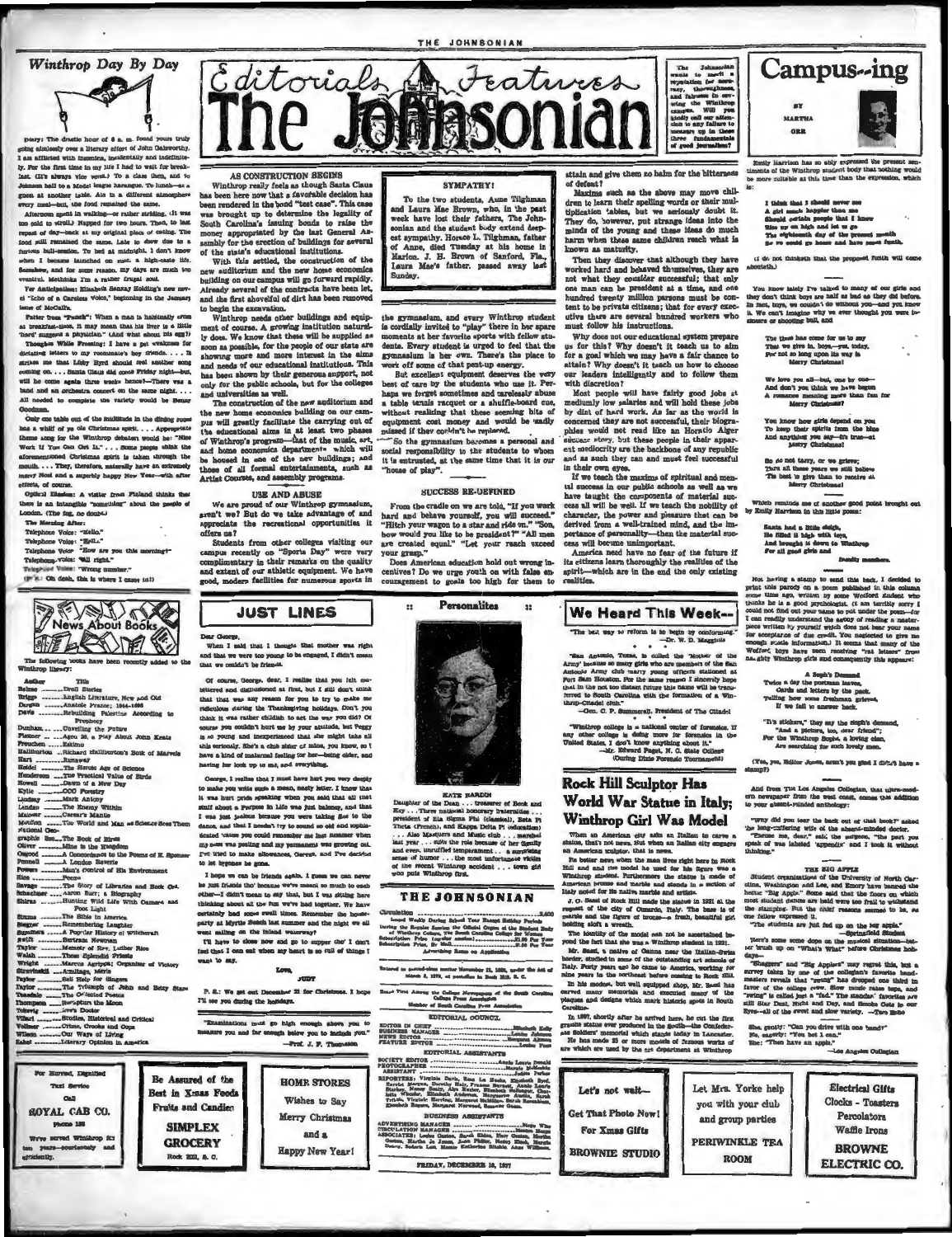Personalia:

Mias Sadie Goerans took a st

night to a P. T. A. m

Estate of the stead the Clemeon this weekend.

THE JOHNSONIAN

At Dixie Speech Tourney



IN DIXIE TOURNEY

ers, harangue or in<br>Clairene Ramsey of Orlal<br>Teachers, problem-solvin improvising<br>laboma Stat



Coffee Hour For Seniors | Winthropians Attend New Plan Of Senior Order Gulledge-Lybrand Wedding

n and Mary Loui

**Bancroft Cirls Enjoy** Formal Dance Saturday

Bancroft residents enjoyed a<br>ightful dance Saturday night<br>until 11 in Bancroft basemen The music of an executive casement.<br>The music was furnished by<br>Eleanor Cauthen and Amne Thompson at the piano. Catherine Hughes<br>played the violin.

peares the violin.<br>
During the evening there was a<br>
grand march in order to choose the<br>
most attractive couple. Ann King<br>
and Frieda Tokunaga were chose<br>
and were given a box of candy as a<br>
prise. most attractive couple. Ann Kung<br>and Frieda Tokumans were chosen<br>and were given a box of candy as a<br>prise.<br>Funch and chicken salad aand-

chas were served.  $\overline{ }$ 

he chaperones were: Dr. and W. R. Fort, Mrs. Mary Jones.

## cale Has Tea Thursday

male gave a delightful test and started and the park.<br>In park.<br>It were beautifully decounts and the christmas motif. Jon Le Vi ley was official host ad the guests. Tea an

**ne Weire served** 

Fill up with quick tarting Purol-Pep or Purol-Ethyl and note the difference. MARSHALL OD. **COMPANY** 

# **Shop in Rock Hill!**

Hock Hill's stores offer a wide variety of general mechanism mechanism and at this season most attractive Christman as selections. We would like to make the suggestion to students without Rock Hill supply a substitute wit

We are prompted to make this suggestion espectively for the reason that Winthrop students will have only two days before Christman at home to select gifts and stocks will probably be depleted. The Rock Hill state at other Hill for mother, dad, brother or sister just that certain thing they wanted to give "So-and-So." Christman packages for those at home can be sent prior to your arrival for the holidays by mail or freight, or taken by you. It goes without saying that the local merchants and saleswomen are always happy to serve

**PEOPLES National Bank** ROCK HILL, S. C.

**Andrew Jackson Beauty Shop** 

## For Your Guest's Sake

Christmas day means guests dropping in. They expect refreshment. Serve them Royal Crown Cola. ROYAL CROWN COLA is the sparkle of Christmas in a bottle. Let there be Christmas Cheer and ROYAL CROWN COLA.

森